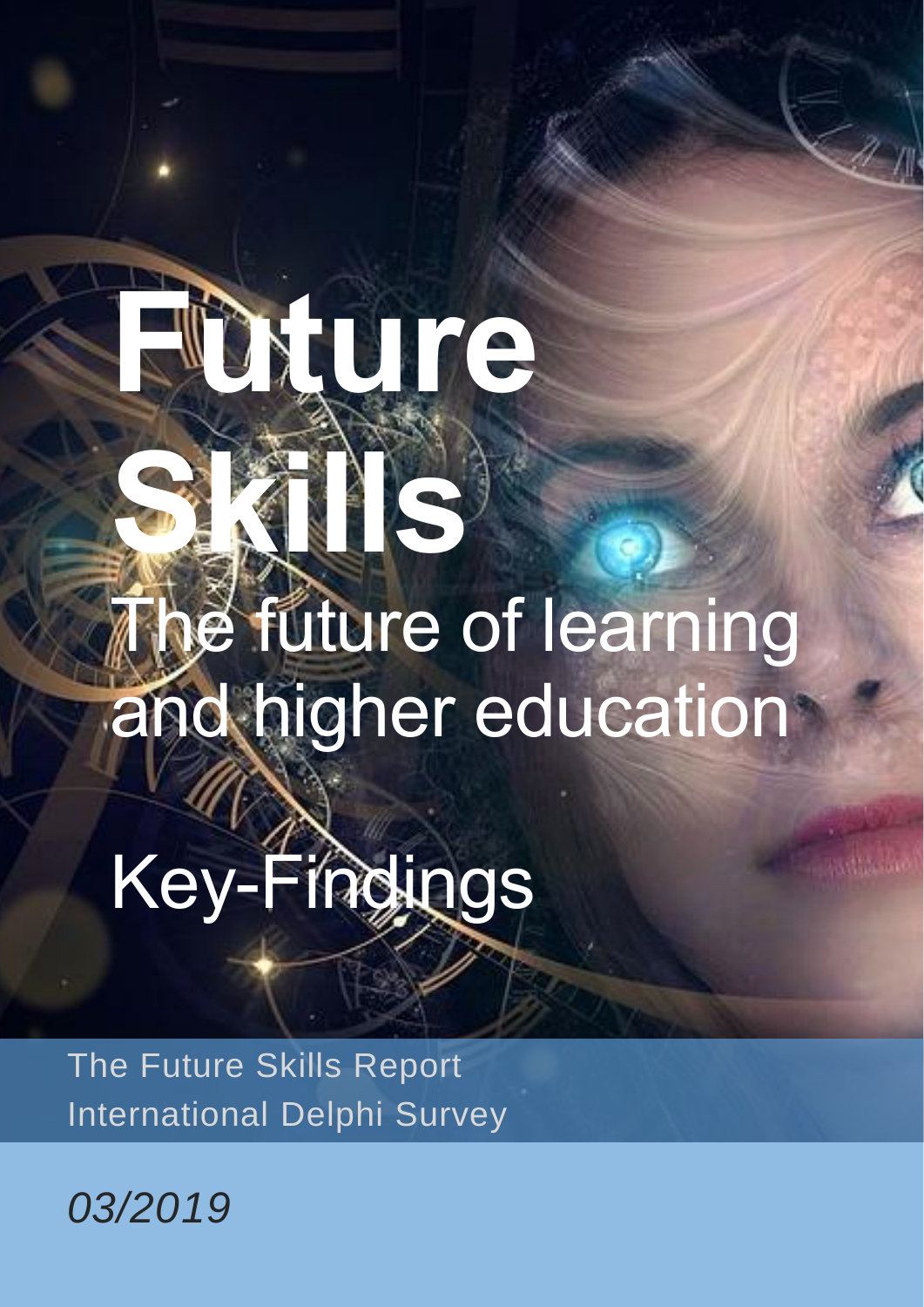### **Disclaimer**

*The Future Skills Report* presents information and data that were compiled and/ or collected through a research team from Baden-Wurttemberg Cooperative State University in Karlsruhe, Germany. Data in this report is subject to change without notice. The Future Skills project is ongoing. For further information please contact us!

This work is published under the responsibility of Prof. Ulf-Daniel Ehlers – [www.ulf-ehlers.net](http://www.ulf-ehlers.net/) Baden Wurttemberg-Cooperative State University Karlsruhe/ Germany [ulf-daniel.ehlers@dhbw-karlsruhe.de](mailto:ulf-daniel.ehlers@dhbw-karlsruhe.de)

*in cooperation with*  Sarah A. Kellermann

#### **Information about the Project**

This Delphi Survey is part of the Research Initiative on "Future Skills – Future Learning and Future Higher Education", which started in 2015. It includes research on learning and change on organizations pathways to the future, their conceptions of the future workplace and the definitions of futures skills and involves data- and methodological triangulation in three separate modules building on each other.

Module A: Analysis of future organizations competence and skill development concepts through expert ratings from a sample from more than 120 business and public organizations in order to identify advanced future organizations (2015-2017).

Module B: In-depth interview series with more than 20 HR-, change- and business experts as well as students on future skills, future learning and future higher education from 17 different future organizations (2017-2018).

Module C: Delphi Survey on future skills, and drivers and scenarios for future learning and future higher education (2018-2019).

#### **Get more information on the projects here:**

[www.next-education.org](http://www.next-education.org/) – Information on the research group and related projects [www.nextskills.org](http://www.nextskills.orgt/) – Information about the Future Skills Project

#### **Please cite this publication as:**

Ehlers, Ulf. -D., Kellermann, Sarah A. (2019): Future Skills - The Future of Learning and Higher education. Results of the International Future Skills Delphi Survey. Karlsruhe



NonCommercial-ShareAlike/ CC BY-NC-SA: Under this license you are allowed to remix, tweak, and build upon our work non-commercially, as long as you credit us and license your new creations under the identical terms.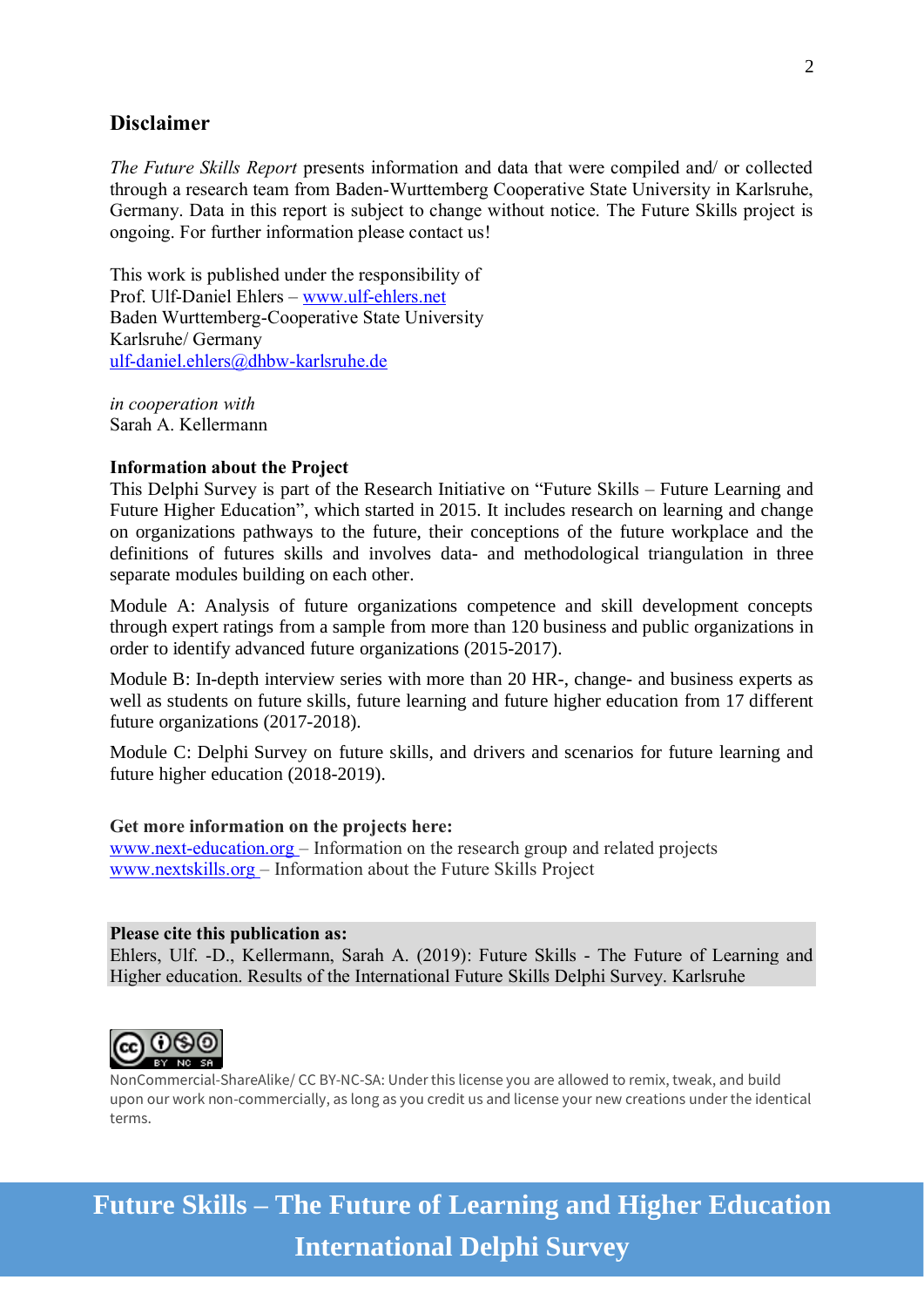## Key Findings

Research on future skills is the current hot topic of the day with fundamental changes in the job market due to a number of powerful drivers. While many studies focus on the changes brought through digital technologies, they relate future skills directly to digital skills, which - as important as they are - only represent one side of the future skill coin. The results presented from this Delphi survey are taking a broader approach and go beyond digital skill demands. The approach elaborates on an experts' informed vision of future higher education (HE), taking into account the demand for future skills, outlines the four signposts of change which will shape the learning revolution in higher education and presents a first model of future skills for future graduates.

It is part of an overarching research project on "next skills" [\(www.nextskills.org\)](http://www.nextskills.org/) and collates opinions from an international experts' panel of almost 50 experts from higher education and business. Experts were asked both, the degree of relevance, as well as the timeframe of adoption for future skills, future higher education scenarios and the driving pillars of change.

#### **I. Future Skills**

The term "future skills" is defined as the 'ability to act successful on a complex problem in a future unknown context of action'. It refers to an individuals' *disposition* to act in a self-organized way, visible to the outside as performance.

The future skills model divides future skills into three interrelated dimensions: The first Future Skill dimension is the *subjective dimension* of futures skills profiles. It is relating to an individuals' subjective, personal abilities to learn, adapt and develop in order to improve their opportunities to productively participate in the workforce of tomorrow, actively shape the future working environment and involve themselves into forming societies to cope with future challenges. It contains seven future skill profiles.

The second Future Skill Dimension is relating to an individual's ability to act self-organized in relation to an object (*object dimension*), a task or a certain subject matter related issue. It is emphasizing a new approach which is rooted into the current understanding of knowledge but is suggesting to take knowledge several steps up the ladder, connect

it to motivation, values and purpose and impregnate it with the disposition to act selforganized in the knowledge domain in question. It is not just a quest for more knowledge but for dealing with knowledge in a different way which is resulting into professionalism and not into knowledge expertise.

The third Future Skill Dimension is relating to an individual's ability to act self-organized in relation to its social environment (social-dimension), the society and organizational environment. It is emphasizing the individuals dual role as the curator of its social portfolio of membership in several organizational spheres and at the same time having the role of rethinking organizational spaces and creating organizational structures anew to make it future proof. It contains an array of five skill profiles.



Within these three dimensions, sixteen skill profiles have been defined. A skill profile is an array containing further subskills.

*A. Subject and individual development related skills*: (1) Autonomy, (2) Self-initiative, (3) Selfmanagement, (4) Need/ motivation for achievement, (5) Personal agility, (6) Autonomous learning competence, (7) Self-efficacy.

*B. Object-related skills (Instrumental skills):* (8) Agility, (9) Creativity, (10) Tolerance for ambiguity, (11) Digital literacy, (12) Ability to reflect

*C. Social world/ organization-related skills:* Sense-making, Future mindset, Cooperation skills, Communication competence

#### **II. Future Learning**

The Delphi resulted into hallmark indications on the shift from academic education and teaching to active learning of choice and autonomy. Higher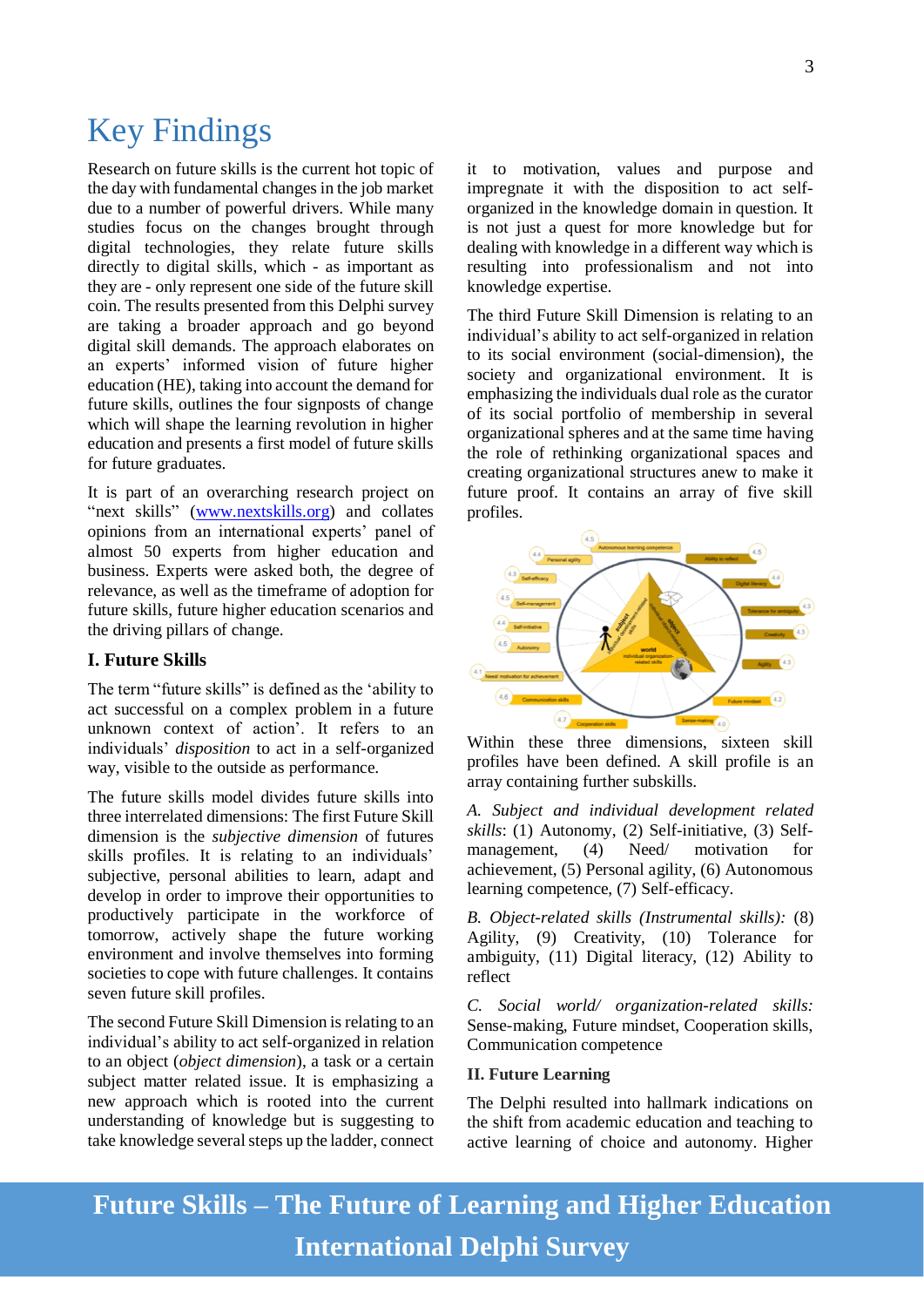education institutions in the future will provide a learning experience which is fundamentally different than the model of today. Timeframe for the time of adoption vary but for many aspects a close or mid-term timeframe has been estimated through the Delphi experts. The dimensions of future learning in higher education will comprise (1) **structural aspects**, i.e. academic learning as episodic process between biographical phases professional and private episodes throughout life, learning as institutional patchwork instead of the current widest-spread one-institution-model of today, supported through more elaborated credit transfer structures, micro-qualifications and microcredentials, as well as aspect of (2) **pedagogical design of academic learning**, i.e. changing practices of assessment, also peervalidation, learning communities, focus on future skills with knowledge playing an enabling role in interactive socio-constructive learning environments).In general experts estimate structure changes to become relevant much later than changes related to academic learning design.

#### **III. Drivers of Change in Higher Education**

Four key drivers in the higher education market can be described. Each driver has a radical change potential for higher education institutions and together they mutually influence each other and span the room in which higher education likely will develop.

There are 2 content and curriculum related drivers (i.e. (1) personalized higher education and (2) future skill focus) and 2 organization-structure related drivers (i.e. (1) multi-institutional study pathways, (2) Lifelong Higher Learning)





of configuration along the impact each of the four key drivers, called "pillars of change" has, and will influence the development of higher education strategies.

*1 - An emerging focus on future skills radically changes the current definition of graduate attributes in higher education:* The focus on a "next mode" of studying (focus on future skills: autonomous learning, self-organization, applying and reflecting knowledge, creativity and innovation, etc.) gradually replaces a reduced/ narrow focus on academic and valid knowledge acquisition as a means to provide correct answers for known questions based on a curriculum which is focused on defined skills for fixed professions.

*2 - Higher education increasingly becomes a multiinstitutional study experience*: The provision of higher education increasingly moves from a 'oneinstitution' model to a 'multi-institution' model in which higher education is provided through alliances of several institutions.

*3 - Students build their own personalized curriculum:* The elements of choice in academic programs enlarge. The curriculum of academic programs moves from a fully predefined and 'upfront' given structure to a more flexible, personalized and participatory model in which students actively cooperate with professors/ teachers/ advisors in curriculum building of higher education programs.

*4 - Higher education institutions turn towards providing offerings for lifelong higher learning services:* The current model of higher education, to prepare students (up front) for a future profession, is equally complimented with higher lifelong learning offerings.

#### **IV. Four Scenarios for Future HE**

The Delphi survey made a point to view future higher education from a students' perspective and envisioned future learning experiences. Four scenarios for future higher education can be described as gravitation centers of organizational development: (1) the future skill university scenario, (2) the networked mulit-institutional study scenario, (3) the my-university scenario, (4) the lifelong higher learning scenario.

Three out of four scenarios score with a time of adoption of more than 10 years from today with the